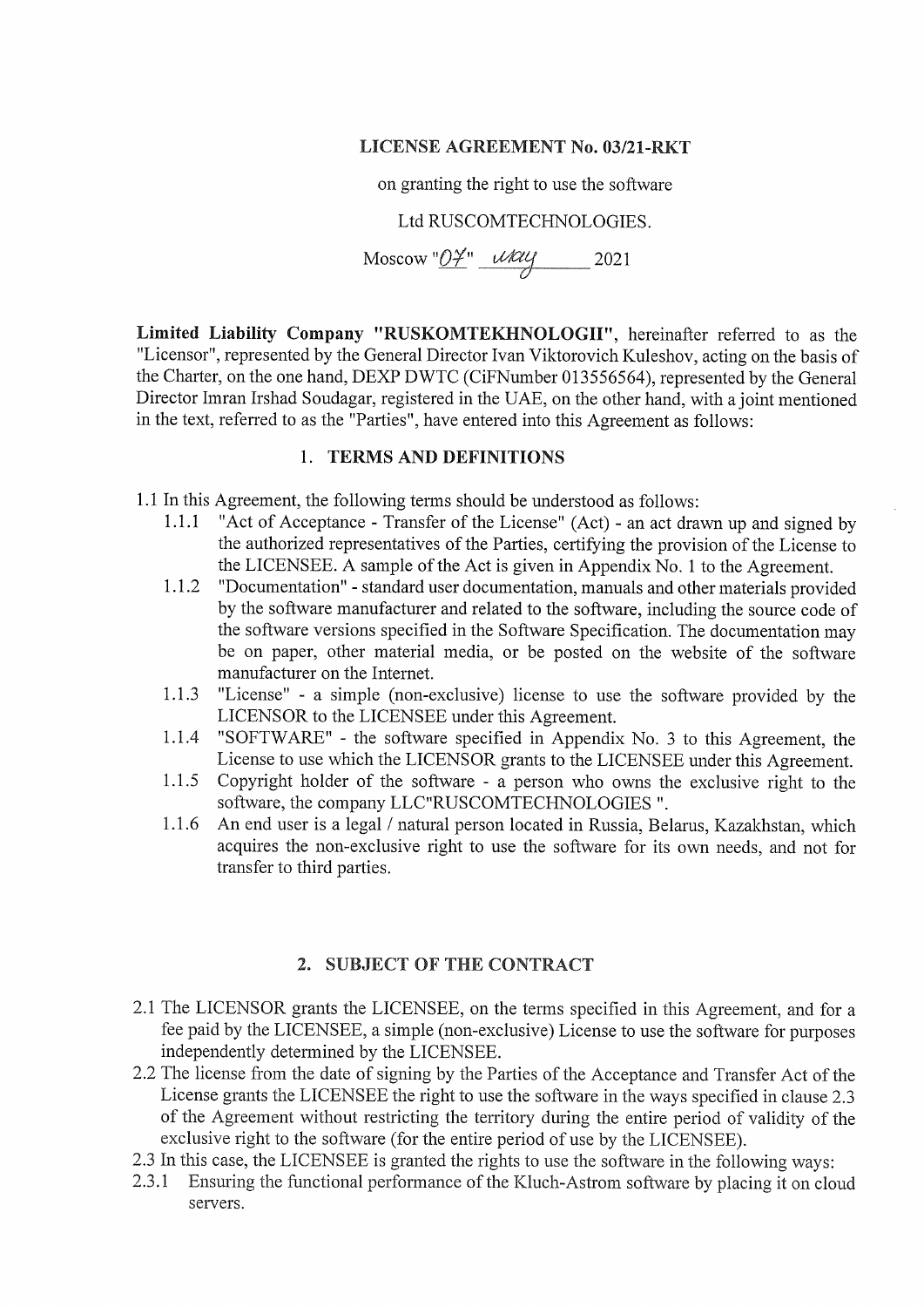$2.3.2$ provide End Users with non-assignable rights to use the software in their internal business activities in accordance with their functional purpose by working through the LICENSEE's website, software and cloud system (without installing the software on the end user).

 $2.3.3$ use of software functionality in accordance with the purpose of the software, i.e. such use of the software functionality, which is usual for such software in accordance with the Documentation and subject to the restrictions set forth in Appendix 3 to the Agreement:

2.3.4 reproduction of the software in the computer memory, including installation, copying for the purpose of launching and launching the software, taking into account the restrictions established in Appendix 3 to the Agreement (if any);

2.3.5 reproduction of the software on any media for the purpose of making archival copies of the software, provided that these copies are intended only for archival purposes or to replace a lawfully acquired copy of the software in cases where such a copy of the software is lost, destroved or became unusable. In this case, a copy of the software cannot be used for purposes other than the purposes specified in clause 2.3, of this Agreement, and must be destroved if the possession of the copy of the Software has ceased to be legitimate.

2.3.6 in other ways provided for by the Documentation accompanying the transfer of the software and establishing the rules for using the software.

 $2.4$ The end user receives a non-exclusive right to use the software in accordance with its functionality defined in the technical documentation by using the functionality of the LICENSEE's cloud system and the Product specially developed by him on a monthly basis.

 $2.5$ In accordance with the terms of this Agreement, the Licensor grants the Licensee the rights to use the Programs in the following ways:

- 2.5.1 Granting End Users the rights to use the software in their internal business activities in accordance with their functional purpose, which are not assignable to third parties, by working through the LICENSEE's website, software and cloud system (without installing it on the end user software).
- $2.5.2$ Use of Programs to ensure the functional operation of the Kluch-Astrom software.
- $2.5.3$ Reproduction of the Program, limited by the right to install (install), copy and run Programs, provided for the sole purpose of providing and maintaining the working functionality of the Kluch-Astrom software end users.
- 2.5.4 During the term of this Agreement, the Licensee reserves the right to independently use the Programs in any way, including those specified in clause 2.5.1 of this Agreement.
- 2.6 The LICENSEE under this Agreement is prohibited from:
- reproduce the software outside the limits established by this Agreement without the written 2.6.1 consent of the LICENSOR and / or the Copyright Holder of the Software;
- remove or diminish the visibility of any copyright, trademark or patent notices that appear 2.6.2 on the software. When creating authorized copies, the LICENSEE is obliged to transfer to the copy / copy all copyright information or other markings available on the software or related documentation to it:
- modify, supplement, decompile, subject to engineering analysis, disassemble, translate, 2.6.3 adapt, reorganize, correct errors or make any other changes in the software or related documentation, unless otherwise expressly permitted by the current legislation of the Russian Federation:
- 2.6.4 use the software or related documentation for it for any other purposes, except for those permitted by this Agreement or the Copyright Holder, including using the software by providing the software for use by third parties.
- The parties hereby agree that the LICENSEE has the right to use the entire software in  $2.6.5$ accordance with the terms of the Agreement, without dividing it into any separate elements, fragments and parts.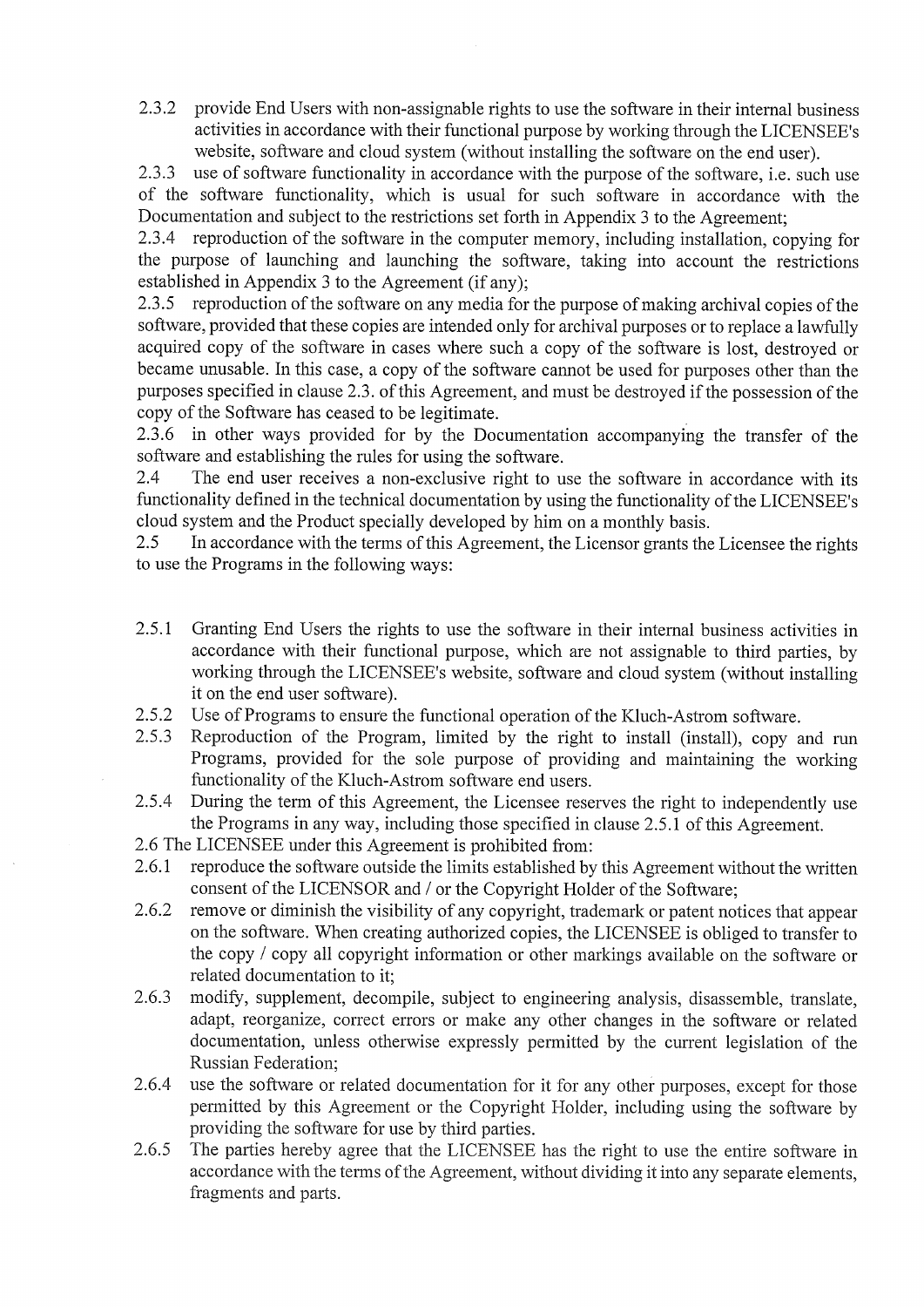#### **LICENSOR TECHNICAL SUPPORT**  $\overline{3}$

 $3.1$ The LICENSOR hereby warrants that:

he has the right to grant a License to use the software in the amount stipulated by  $3.1.1$ the Agreement;

3.1.2 that the software complies with the requirements of applicable law, and that no part and no elements of the software violate anyone's legal rights;

 $3.1.3$ the use of the provided License by the LICENSEE in accordance with the terms of this Agreement will not violate or in any way prejudice any legal rights of the authors and any third parties;

 $3.1.4$ the right to use the software is not under arrest, is not pledged, the rights to use the software are not subject to legal proceedings, that the right to use the software is not part of property rights and is not subject to claims of third parties, as a result of which the LICENSOR may lose the right to the granting of the License provided for by the Agreement, and the Licensee may lose any of the rights acquired under this Agreement;

3.1.6. the software functionality corresponds to the description given in Appendix No. 3 to the Agreement. In the event that the software elements of the functionality declared in Appendix No. 3 are missing, the LICENSOR, at the request of the LICENSEE, immediately undertakes to transfer the rights to use the software that provides the missing functionality by providing such software and signing an additional agreement to this Agreement, without additional payment.

If claims / claims of third parties based on the assertion of violation of the rights of  $3.2$ third parties by the conclusion and execution of this Agreement will be presented to the LICENSEE, the LICENSOR will resolve such claims / claims on his own and at his own expense, protecting the LICENSEE from possible losses and participation in the consideration of claims / possible litigation

 $3.3$ The LICENSEE has the right, by notifying the LICENSOR and submitting a petition to involve him in the litigation, to independently exercise legal defense in the event that third parties file a claim against the LICENSEE in connection with the violation of the intellectual rights of third parties for its use under this Agreement. In this case, when making a court decision that has entered into legal force to recover funds from the LICENSEE or prohibit the use of the software, if such a decision was not a consequence of the LICENSEE's violation of the terms of use of the software established by this Agreement, the LICENSOR undertakes to reimburse the LICENSEE for losses in full and all documented legal costs no later than 10 (Ten) working days from the date of receipt from the LICENSEE of the corresponding written request for payment.

3.4 In the cases provided for in paragraphs. 3.2. and 3.3. Of the Agreement, the LICENSOR has the right to demand participation in the consideration of claims / litigation of the LICENSOR and the provision of documents confirming the validity of the LICENSOR's guarantees and the legality of the LICENSOR's use of the software under the terms of this Agreement, and the LICENSOR has no right to refuse such participation and evade the provision of documents.

#### $\overline{4}$ **PRICE**

 $4.1$ The price of the Agreement consists of the cost of the LICENSOR's license fee.

 $4.2$ The amount of the LICENSOR's license fee for granting a License is determined by the annexes to this license agreement, which are integral parts of this license agreement -Specifications for granting the rights to use the software.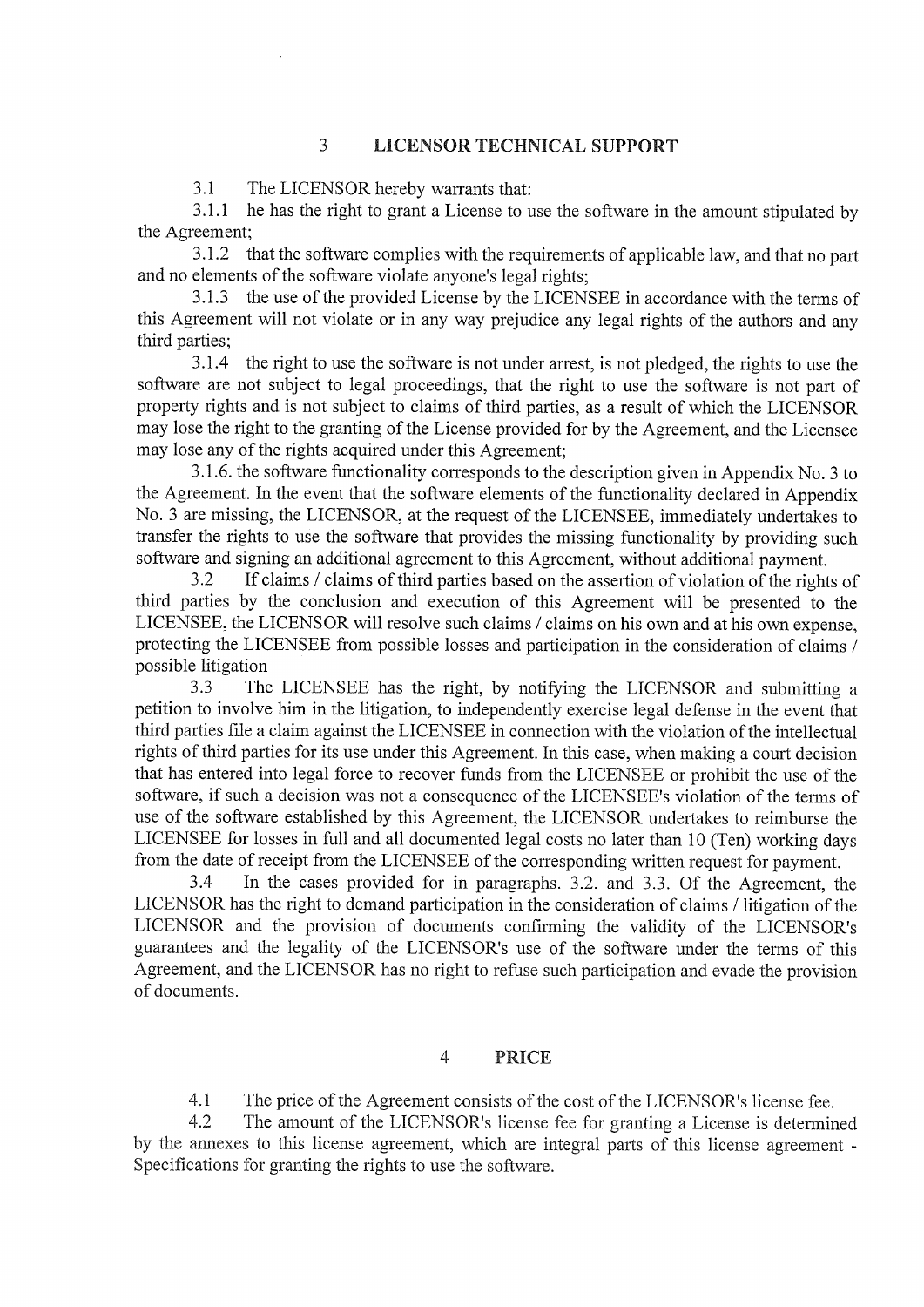$4.3$ The remuneration is paid within 5 working days after the signing of the Specification, granting the rights to use the software in the amount of 100% of the remuneration amount.

The obligation of the LICENSEE to pay is considered fulfilled in full from the date of receipt of the corresponding funds to the settlement account of the LICENSOR.

#### $\mathcal{F}$ PROCEDURE FOR GRANTING LICENSES

 $5.1$ The LICENSOR undertakes to transfer the SOFTWARE, as well as the Documentation for the SOFTWARE, to the LICENSOR via electronic communication channels no later than 3 (three) business days from the date of receipt of the remuneration.

Not later than 3 (Three) working days from the date of transfer to the LICENSEE 5.2 of the SOFTWARE and Documentation for the SOFTWARE, the LICENSOR shall transfer to the LICENSEE the Acceptance and Transfer Certificate of the License in two copies, signed by the LICENSOR. Within 5 (Five) working days from the date of receipt of the License Acceptance and Transfer Act, the LICENSEE either signs it and hands over one signed copy to the LICENSOR, or sends the LICENSOR a written reasoned refusal to accept the License with a list of the identified deficiencies and the deadlines for their elimination.

The LICENSOR eliminates the deficiencies indicated in the motivated refusal to 5.3 accept the License on his own and at his own expense within the time period specified by the LICENSEE.

5.4 The date of fulfillment of the obligations by the LICENSOR to transfer the License under the Agreement is the date of signing by the LICENSOR of the License Acceptance and Transfer Act.

5.5 In the event that the Software is equipped with technical means of copyright protection, the Licensor undertakes, simultaneously with the transfer of the Software and Documentation, to provide the Customer with keys, codes and other similar information necessary to use the Software in the ways specified in this Agreement.

#### 6 **TECHNICAL SUPPORT**

6.1 The LICENSOR guarantees the operability of the Software during the warranty period equal to 12 (Twelve) months from the date of signing by the Parties of the License Acceptance and Transfer Act. The procedure for providing warranty support is given in Appendix No. 2 to the Agreement.

6.2 The LICENSOR may provide software technical support services to the LICENSEE. The cost, procedure for the provision and payment of technical support services must be determined by the Parties additionally in the corresponding Agreement for services for the implementation of technical support.

6.3 The parties have agreed that the LICENSEE has the right to conclude an agreement for technical support services, including software update services, with third parties.

#### $\overline{7}$ **ENSURING CONFIDENTIALITY**

The Parties undertake to transfer and use confidential information in accordance with the requirements set out in the Confidentiality Agreement (Appendix No. 4 to this Agreement).

 $\ddotsc$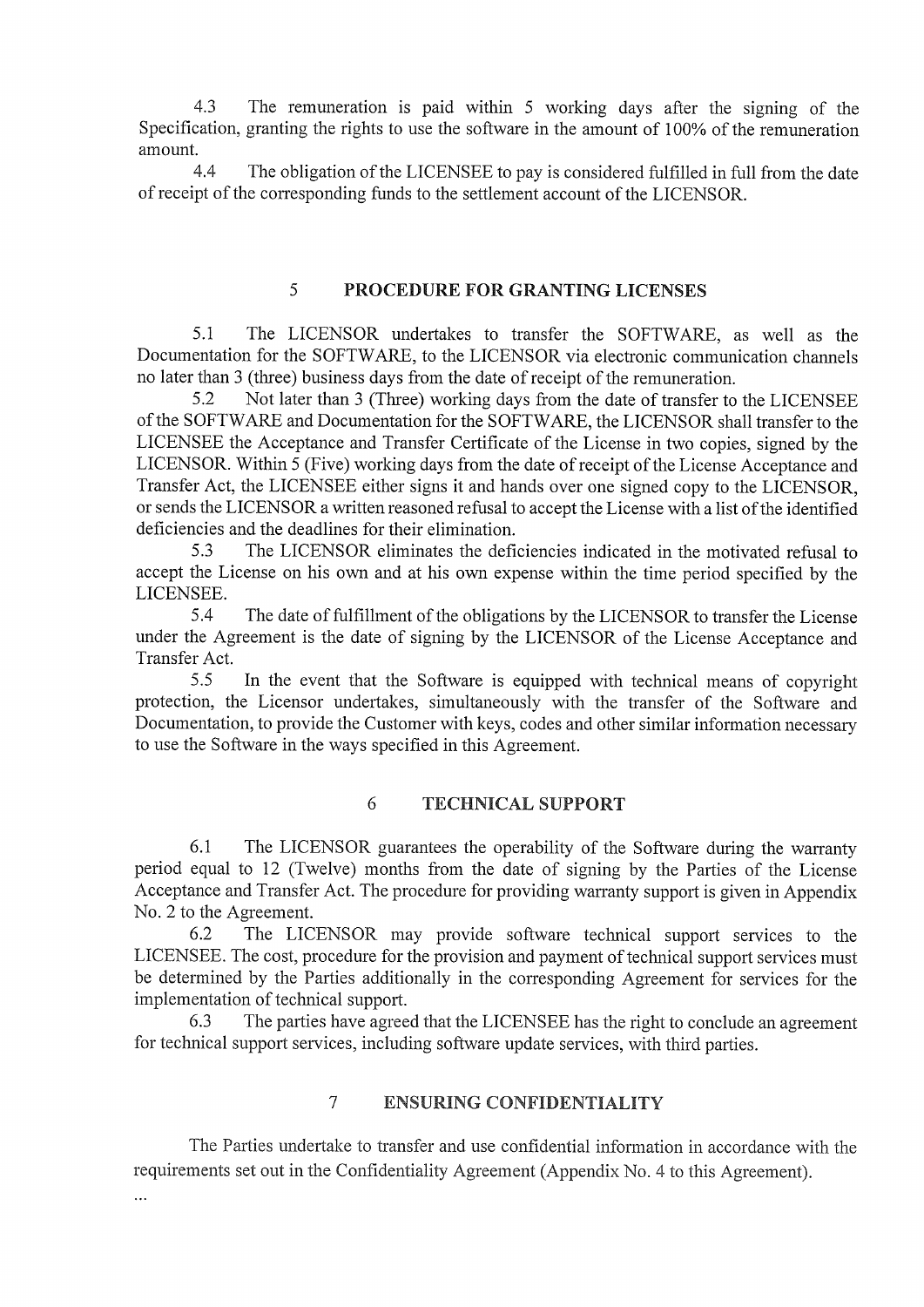#### 8 **LIABILITY OF THE PARTIES**

8.1 For non-fulfillment or improper fulfillment of obligations under the Agreement, the Parties shall be liable in accordance with the current legislation of the Russian Federation and the Agreement.

8.2 The LICENSOR is responsible for the quality of the software provided, as well as the Documentation.

8.3 The LICENSOR is responsible for the late granting of rights under the Acceptance and Transfer Act, and (equally) the software and (or) the Documentation for the software, if the delay occurred through no fault of the LICENSEE, in the amount of 0.1% of the Contract Price for each day of delay, but not more than 3% of the remuneration amount.

8.4 The LICENSEE is responsible for late payment of the license fee, if the delay occurred through no fault of the LICENSOR, in the amount of 1/365 of the key rate of the Central Bank of the Russian Federation of the amount overdue for payment for each day of delay until the date of full repayment of the debt, determined as of the date the LICENSOR draws up the corresponding claim ...

8.5 The payment of the forfeit (penalty interest) does not release the LICENSOR and the LICENSEE from the fulfillment of obligations under this Agreement. The penalty (penalty) stipulated by the Agreement shall be paid only at the written request of one of the Parties.

8.7. For the purposes of the Parties' performance of the remaining provisions of this Agreement, the amounts of penalties and fines specified in this section of the Agreement are recognized as established and proportionate to the consequences of a breach of obligations until otherwise recognized by a court or agreed by the Parties in writing.

#### 9 **ACTION BY CIRCUMSTANCES**

9.1 The Parties to the Agreement are released from liability for full or partial failure to fulfill their obligations if such failure was a direct consequence of force majeure circumstances, that is, events that could not have been foreseen or prevented. Such events include: natural disasters, military actions and other actions beyond the reasonable foresight and control of the Parties.

9.2 Upon the occurrence of the circumstances specified in clause 9.1. Of the Agreement, each Party must notify the other Party in writing no later than 5 (five) days from the moment of the occurrence of such circumstances with the confirmation of the Chamber of Commerce or other competent authority attached. The notice must contain data on the nature of the circumstances, an assessment of their impact on the possibility of the Party fulfilling its obligations under the Agreement, as well as the expected duration of their validity.

9.3 In the event of the occurrence of the circumstances provided for in clause 9.1. Of the Agreement, the term for the Party to fulfill its obligations under the Agreement shall be postponed in proportion to the time during which these circumstances and their consequences operate.

9.4 If the force majeure circumstances continue for more than one month, the Parties conduct additional negotiations to identify acceptable alternative ways of executing the Agreement, or the Agreement must be terminated out of court by unilateral refusal to fulfill obligations at the initiative of either Party.

#### 10 **DISPUTE RESOLUTION**

10.1. Relations arising from this Agreement are governed by the law of the Russian Federation.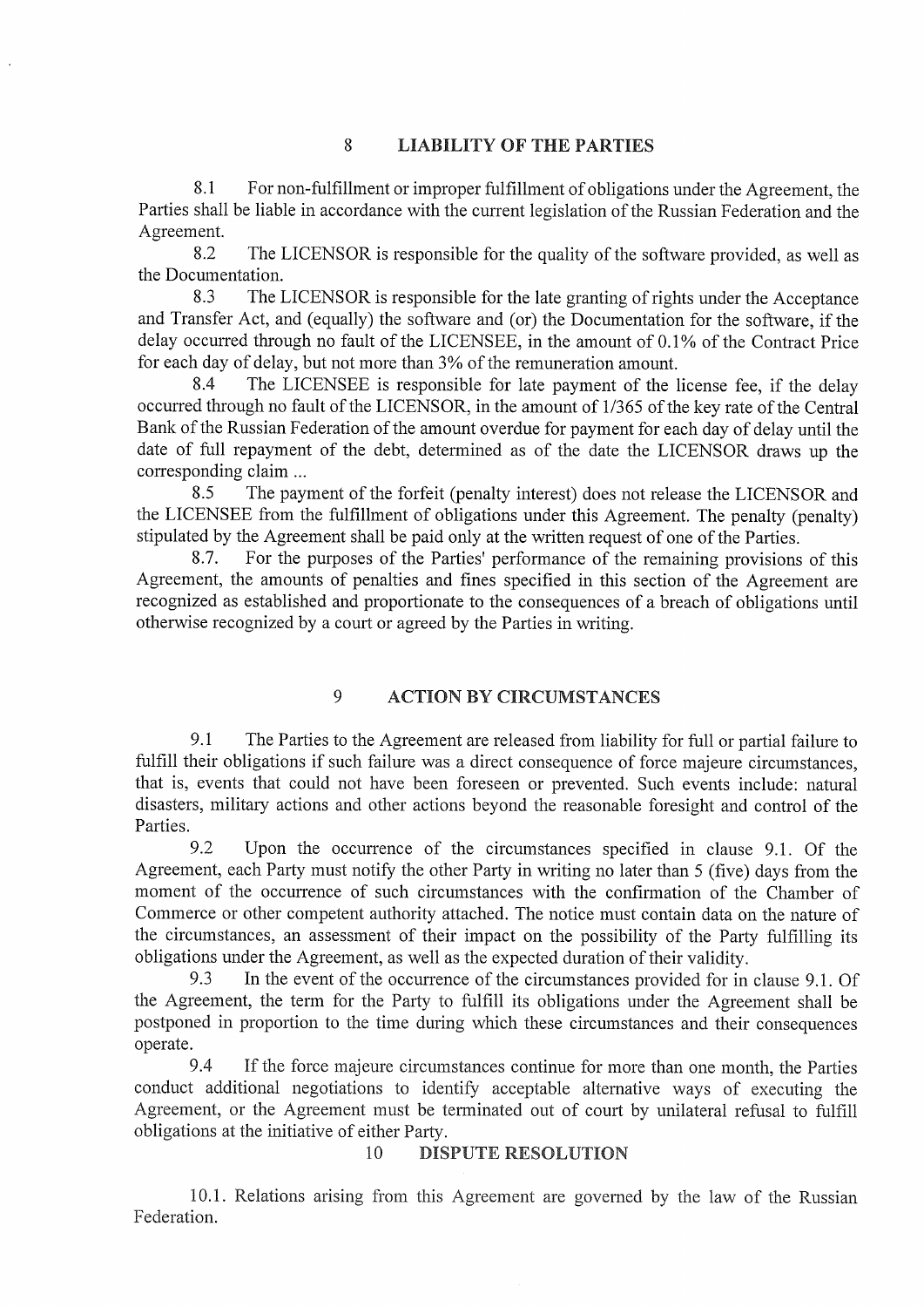10.2. All disputes and disagreements under this Agreement shall be resolved by the Parties through negotiations.

10.3. The claim procedure for the settlement of disputes will be applied by the Parties in the cases provided by law. A claim under this Agreement must be sent in the manner provided for in clause 10 of the Agreement. The term for consideration of the claim is 10 (ten) working days from the date of its delivery.

10.4. In the event that disputes and disagreements are not settled in the appropriate manner specified in clause 10.2 and clause 10.3 of the Agreement, each of the Parties has the right to file a claim to resolve the dispute with the Moscow Arbitration Court.

### $11$ PROCEDURE FOR CHANGING, ADDITIONAL AND TERMINATION OF THE **AGREEMENT**

This Agreement enters into force and is considered concluded from the date of  $11.1$ signing by the Parties and is valid until the Parties fully fulfill their obligations under the Agreement. Termination of the Agreement does not entail the termination of the rights to use the Software provided under the Agreement.

This Agreement may be terminated in the following cases:  $11.2$ 

11.2.1 in case of complete failure to fulfill the obligations of one of the Parties under the Agreement due to force majeure circumstances (Article 9 of this Agreement);

11.2.2 by written agreement of the Parties. The procedure for early termination of the Agreement is governed by the said agreement of the Parties;

11.2.3 by a court decision that has entered into legal force;

11.2.4 in case of early termination of the right to use the software from the LICENSOR for any reason

Any changes and additions to this Agreement are allowed only by mutual agreement 11.3 of the Parties to this Agreement, drawn up in the form of additional agreements, signed by authorized representatives of both Parties and attached to this Agreement as its integral parts. Additional agreements are subject to execution, interpretation in the same manner as other provisions of this Agreement.

11.4 Termination of the Agreement does not relieve the Parties from fulfilling their obligations arising during the period of the Agreement in connection with its execution, and does not entail the termination of the monetary obligations of the Parties that existed at the time of termination (or termination) of the Agreement.

In the event of early termination of the Agreement due to the termination of the 11.5 right to use the software from the LICENSOR for any reason, the LICENSOR undertakes, within a period not exceeding 15 (fifteen) days, to return the remuneration paid under this Agreement, as well as to pay the forfeit stipulated by the Agreement and reimburse the Licensee damages caused.

#### **OTHER CONDITIONS** 12

12.1. Upon completion of settlements, as well as as necessary, the Parties carry out a reconciliation of settlements under this Agreement with the execution of a bilateral act of reconciliation of settlements. The statement of reconciliation of calculations is drawn up by the interested Party in two copies, each of which must be signed by an authorized representative of this Party. The initiating party shall send to the recipient Party two originals of the statement of reconciliation of settlements by mail by registered or valuable letter with acknowledgment of receipt, by courier service or by any other method agreed by the Parties. Within 10 (ten) working days from the date of receipt of the statement of reconciliation of settlements, the recipient Party must sign and send one copy of the statement of reconciliation of settlements to the address of the initiating Party, or send the Party-initiator their written reasoned objections regarding the accuracy of the information contained in the reconciliation report. If, within 10 (ten) business days from the